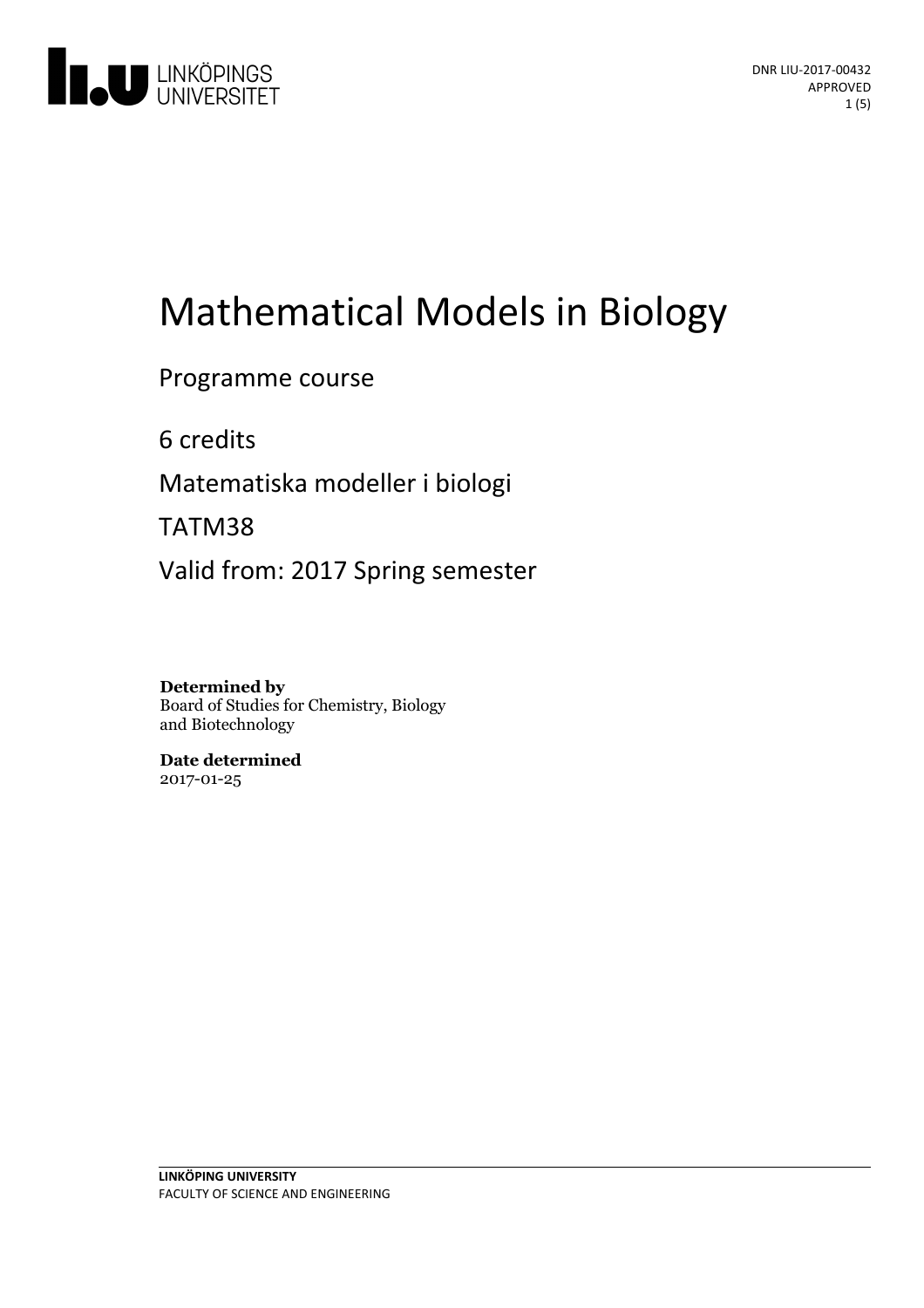## Main field of study

Mathematics, Applied Mathematics

Course level

Second cycle

### Advancement level

A1X

### Course offered for

- Chemical Biology, M Sc in Engineering
- Biomedical Engineering, M Sc in Engineering
- Engineering Biology, M Sc in Engineering
- Chemical Biology
- Biomedical Engineering, Master's programme

## Specific information

This course cannot be included in the same degree as the course TATA51.

## Entry requirements

Note: Admission requirements for non-programme students usually also include admission requirements for the programme and threshold requirements for progression within the programme, or corresponding.

#### **Prerequisites**

Courses in Analysis and in Linear Algebra

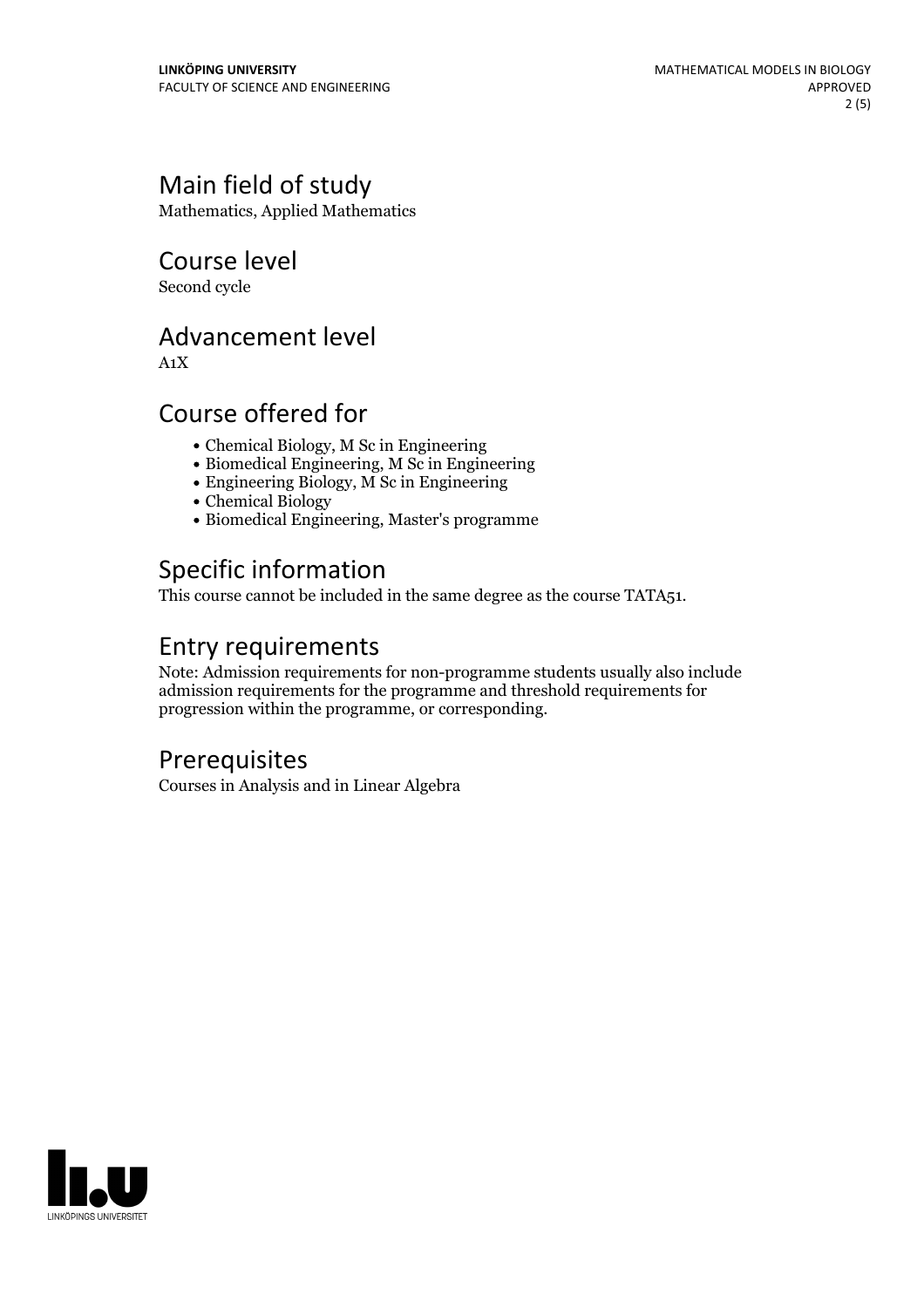## Intended learning outcomes

During this course participants will learn to formulate, analyse and interpret mathematical models that are used in biology and biotechnical applications. The participants will learn both mathematics needed for building a model as well as modelling through formulating and solving basic models used in population dynamics, epidemiology and morphogenesis. After this course a student will be able to

- draw a phase portrait, find equilibrium points and perform stability analysis for one- and two-dimensional dynamical systems
- calculate and draw explicit solutions of two-dimensional linear systems and simple one-dimensional equations
- find equilibrium points and perform stability analysis for discrete one- and two-dimensional dynamical systems
- formulate and recognise PDE-models based on the continuity equation
- solve initial-boundary value problem for diffusion equations with the use of the method of separation of variables and the use of Fourier series
- recognise and solve several classical models in mathematical biology such as
	- logistic growth of population
	- model of chemostat
	- Lotka-Volterra type models för predator-prey and competing species
	- Keller-Segel-model for aggregation of slime molds
	- Turing model of diffusion driven instability in chemical reaction systems
- read and analyse other mathematical models in scientific literature

#### Course content

Ordinary differential equations. Dynamical systems: phase portrait and Volterra models for interacting populations and models of epidemics. Linear and nonlinear difference equations modelling populations. Continuity equation. Solving diffusion type equations through separation of variables and the use of Fourier series. Conditions for diffusive instability and a chemical basis for morphogenesis.

## Teaching and working methods

This course consists of lectures and problem solving sessions and of a project work presented in a written report.

#### Examination

| UPG <sub>1</sub> | Project reports     | 1.5 credits | U.G        |
|------------------|---------------------|-------------|------------|
| TEN <sub>1</sub> | Written examination | 4.5 credits | U, 3, 4, 5 |

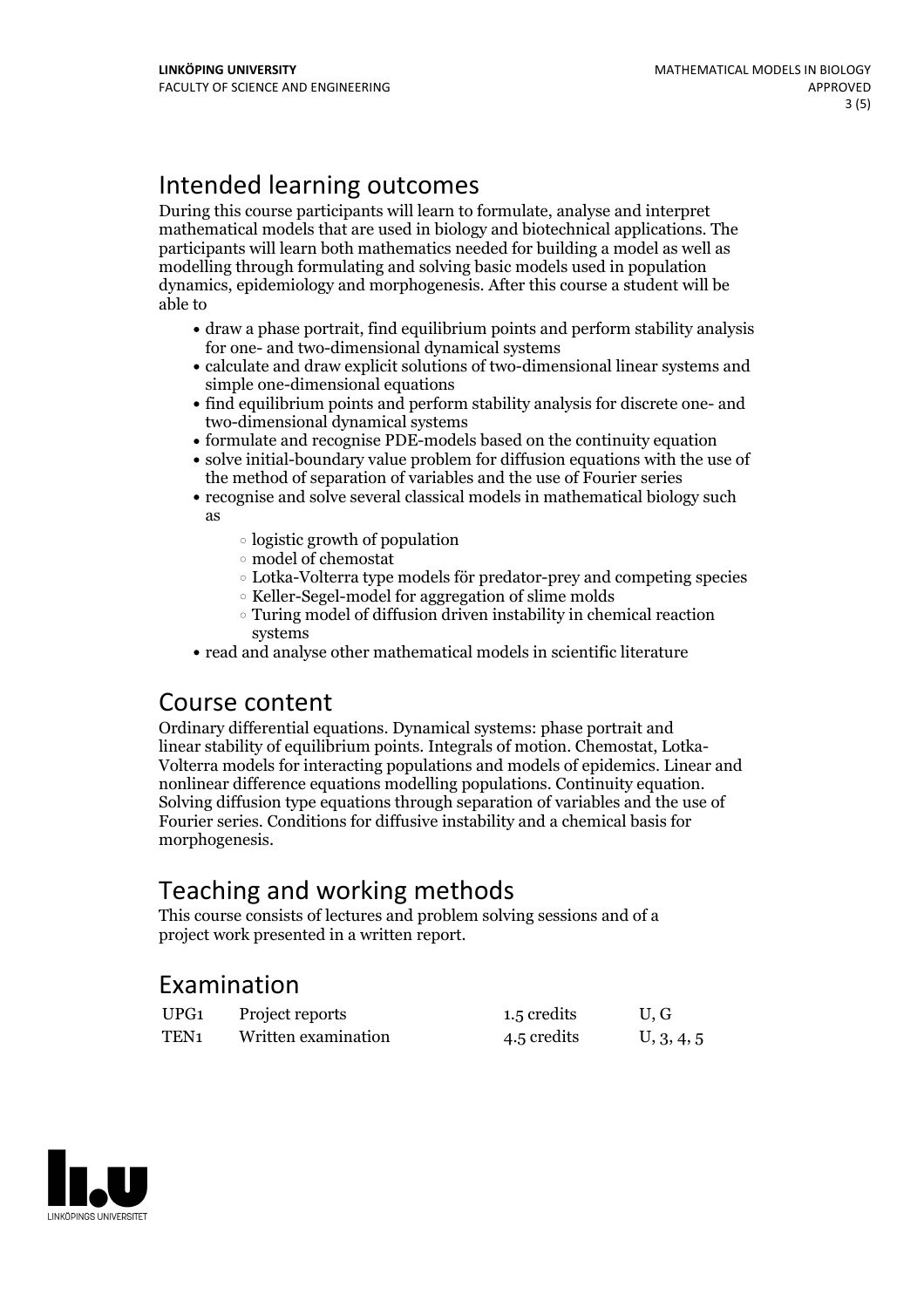Grades Four-grade scale, LiU, U, 3, 4, 5

Department Matematiska institutionen

## Director of Studies or equivalent

Jesper Thorén

Examiner Stefan Rauch

#### Course website and other links

<http://www.mai.liu.se/und/kurser/index-amne-tm.html>

## Education components

Preliminary scheduled hours: 60 h Recommended self-study hours: 100 h

#### Course literature

Leah Edelstein-Keshet, Mathematical Models in Biology, SIAM Classics in Applied Mathematics 46, ISBN-13: 978-0-898715-54-5